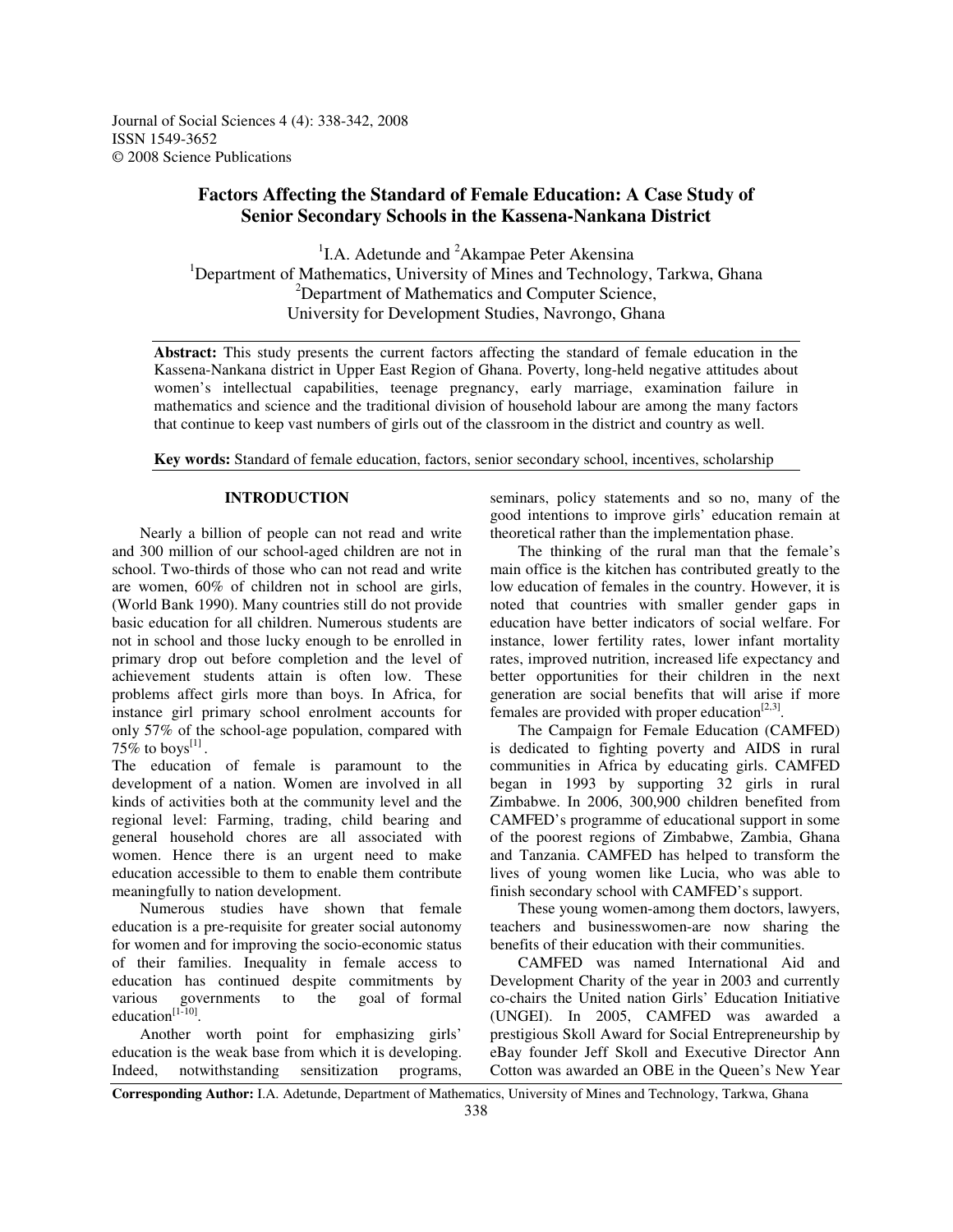Honours list for her service to girls' education in rural Africa. CAMFED patrons include internationallyacclaimed actor and renowned author.

The Nyariga Doone Mothers' Club is a community-based NGO committed to ensuring high enrolment of girls in schools, especially in the Bolgatanga District. The Club encourages women to send their daughters to school and to keep them in school until they graduate.

In the rural areas, the education of the female child is not so much valued as compared to the male child. As a result, boys are sent to school at the expense of the girl child. Prevalent factors such as outmoded cultural practices, ignorance, legal restrictions, family cost, including opportunity cost, socio-cultural barriers, early marriages, gender biases in classroom practice, inaccessibility of schools, cultural perceptions of boys' superior abilities, poor performance of girls on examination, teenage pregnancies, lack of parental support and many others are the constraints to female education.

The good news is that credible visionaries and world leaders, such as UN secretary General Kofi Annan, continuously highlight the role and powerful impact of girls' education and described it as accelerator of progress and human development. What remains to be done now is to make it totally apparent that education with a "gender lens" benefits girls and boys and that education programs without that lens will always produce inequitable results and hamper quality.

Comparison of date for men and women reveals significant disparity in educational attainment. By 1992, among people older than fifteen years of age, 22% of women were literate, compared with 49% of men. The comparatively slow rate of improvement for women is reflected in the fact that between 1980 and 1989, among women aged fifteen to twenty-four, 25% were literate. United Nations sources say that in 1990 for every 100 girls of primary school age there were only thirty in school, among girls of secondary school age, only thirteen out of 100 were in school, and among girls of the third level, grades nine and ten, only 1.5 out of 100 were in school. Slightly higher estimates by the National Education Council for 1990 stated that 2.5% of students-3% of men and 2% of women-between the ages of seventeen and twenty-one were enrolled at the degree level. Among all people over twenty-five in 1992, women averaged a mere 0.7 year of schooling compared with an average of 2.9 years for men. The discrepancy between rural and urban areas is even more marked. In 1981 only 7% of women in rural areas were literate, compared with 35% in urban areas.

One of the study's main assumptions is that the body of knowledge on girls' education and interest accorded to it in the last ten years in Africa should already have resulted in improved parents' and communities' attitudes, school policies and classroom management approaches. These improvements should in turn lead to change in girls' behavior and performance in school and thus greater female survival, confidence, achievement and retention. Moreover, this particular study will help identify ways of improving what we do to advance girls' schooling.

Twenty years ago, little was said and even less was known about female schooling in Africa. Although it is no longer the case today, there are still important gaps in our knowledge base, particularly at the school level. Girls' enrollment, persistence and success in school depend, of course, on many factors beyond the classroom and the school itself. Studies in a number of African countries demonstrate the daughters' workloads, distance from home to school, discrimination against women in the job market, demand and supply issues as determined by established policies, the parents' level of education and their socio-economic status as well as political commitment.

The fact that girls tend to be marginalized in classroom has been documented in several studies. Classroom studies in the United States and France have shown that even when girls make up the majority of students, teachers pay less attention to them than to boys. It is fair to add here that boys sometimes get attention because they are being disciplined for bad behavior while girls tend to be disciplined less because they are more reserved and timid. Studies also show that most teachers hold lower expectations on girls.

**Purpose of the study:** The premise of this discussion is the United Nations' Special Initiative for Africa (UNSIA) focuses on selected low-enrollment African countries in an effort to help them find pragmatic, sustainable solutions to the problems that have depressed female primary school enrollments for so long. As part of this process, a four-country study was conducted between November 1998 and May 1999 in Burkina Faso, Guinea, Mali and Mauritania. The purpose of this study is to investigate, examine the factors affecting the standard of female education in senior secondary school in the Kassena-Nankana District and the study specially focused on identifying and understanding the practices likely to promote female school participation in a significant way.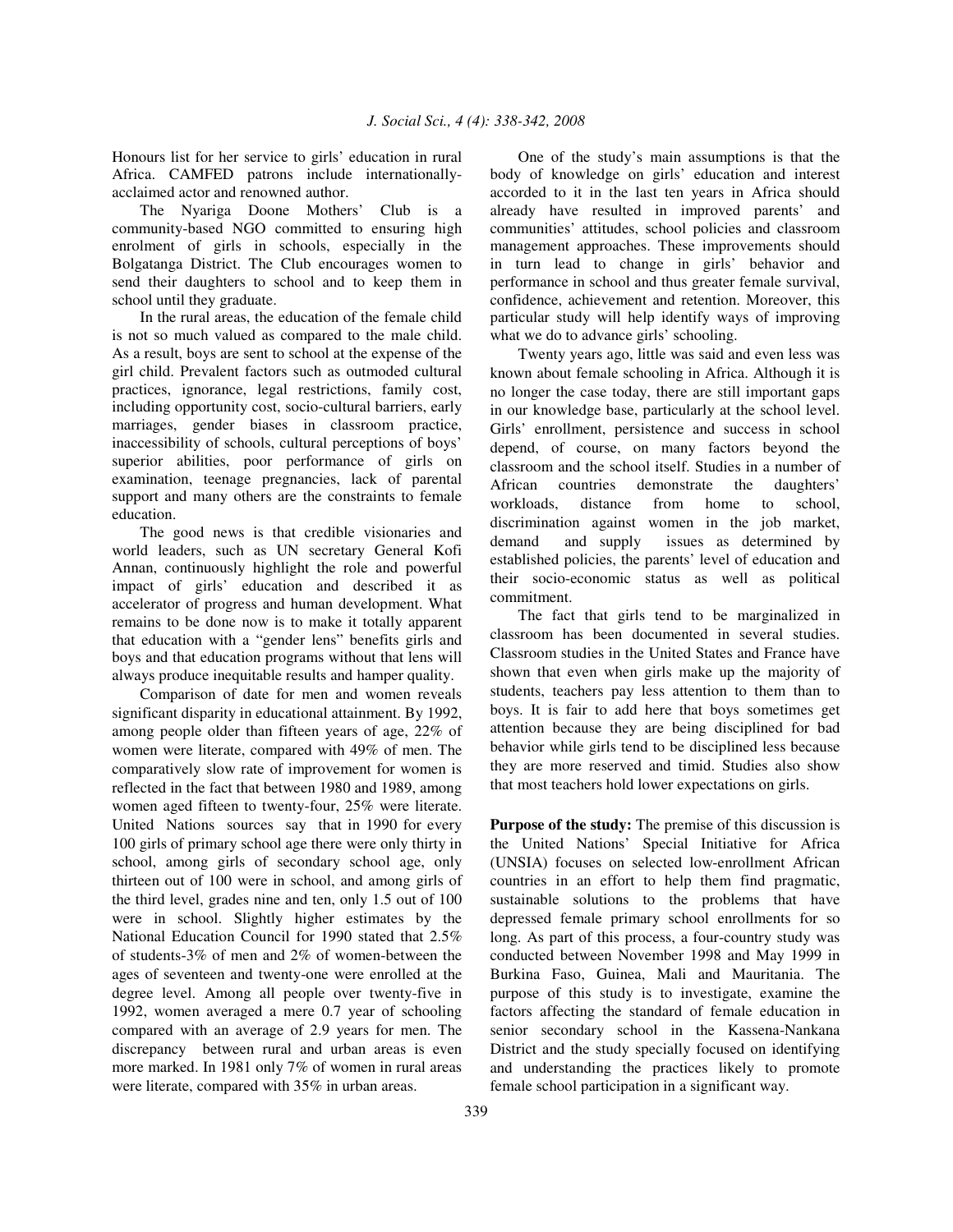## **MATERIALS AND METHODS**

**Study area:** The research study was conducted in the Kassena-Nankana District in Upper East Region of Ghana. It is one of the Six districts in the Upper East Region with Navrongo been its district capital. The district is geographically located in the northern most part of the country. It shares boundaries with Burkina Faso to the north, Bongo and Bolgatanga district to the East, Busilsa and Sisala to the West and finally Mamprusi West district to the South. The district lies between latitudes  $10^0$  30<sup>1</sup> and  $11^0$  00<sup>1</sup> north of the equator and between longitudes  $1^0$  00<sup>1</sup> and  $1^0$  30<sup>1</sup> West of the Zero Meridian and cover an area of 1,675 Square Kilometers along the Ghana Burkina Faso boarder. In 1999, the district registered a Population of 140,881. The population is quite young, with 41% below 15 years, the broad age distribution is as follows: 0- 4 years 13.1%, 5-9 years 28.0%, 15-64 years 54.2 and 65+4.7% Female constitute 53% of the population, giving a sex ratio of 89 males per 100 female.

The district has 77 Primary Schools, 35 Junior Secondary Schools, 6 Senior Secondary Schools, 1 Teacher Training College, 1 Community Health Nursing Training School, 2 Vocational Institutions and the third Faculty of the University for Development Studies which focuses on applied sciences. There is also an Orphanage managed by the Catholic Mission.

Educational attainment in the district is quite low, in general about two-thirds (65.5%) of the population aged 15 years and above have received no formal education and only 8.2% have attained senior secondary or higher level of education. The distribution by sex indicates that more females (74.6%) tend to be uneducated than males (54.4%). Similarly, current school attendance among the 6-25 age group is lower for girls (48%) than for boys (54%). Overall, about 55% of all the the population aged 6 years and above have never been to school.

**Sample collection:** Five senior secondary schools out of the Six secondary schools which are mixed in this district were selected for the study and Staff of the secondary schools were part of the sample used. One hundred female students of the five senior secondary schools were taken into account for the questionnaire administration and ten teachers, two from each secondary school were randomly selected for the research. The sample size of the female students for each senior secondary school was determined using the proportional allocation procedure. The five secondary schools under study are: Navrongo Senior Secondary

School, Awe Senior Secondary/technical School, Our lady of Loude Senior Sec/tech School, Chiana Senior Secondary School and Sirigu Senior Secondary School. The following formular below is used for the proportional allocation procedure:

$$
S = n/N \times 100
$$

Where:

- $S =$  School
- n = Number of female students in each secondary school
- $N =$  Overall total number of female students in all the five secondary schools and 100 is the sample size of female students of all the five secondary schools

**Descriptive analysis of the questionnaire:** For convenience and easy understanding of the factors affecting the standard of female education: a case study of Senior Secondary School (SSS) in Kassena/Nankana District. Table 1-10 show the descriptive analysis of the questionnaire used in the process of the research.

Table 1: Frequency distribution of female students in the five Secondary Schools of our choice in the district

|                       |       |                  |                  | Total | $S = n/$        |
|-----------------------|-------|------------------|------------------|-------|-----------------|
| Name of schools       | SSC I | SSC <sub>2</sub> | SSC <sub>3</sub> | row   | $N*100$         |
| Navrongo Sec. School  | 119   | 90               | 100              | 309   | 39%             |
| AWE Sec./Tech. School | 20    | 26               | 14               | 60    | 07%             |
| OLL SEC./Tech. School | 63    | 61               | 52.              | 176   | 22%             |
| China SEC. School     | 57    | 50               | 49               | 156   | 20%             |
| Sirigu SEC. School    | 24    | 43               | 27               | 94    | 12%             |
| Column total          | 283   | 270              | 242              | 795   | 00 <sup>%</sup> |

Table 2: Parential/educational background/occupation and attitude towards

|                                    |                   |      |      | Std.      |
|------------------------------------|-------------------|------|------|-----------|
| Items                              | Frequency $(\% )$ |      | Mean | deviation |
| Parental attitude towards female   |                   |      | 1.8  | 1.08      |
| Excellent                          | 13                | 13.0 |      |           |
| Very good                          | 23                | 23.0 |      |           |
| Good                               | 9                 | 9.0  |      |           |
| Poor                               | 55                | 55.0 |      |           |
| <b>Father's level of education</b> |                   |      |      |           |
| Primary                            | 22                | 22.0 |      |           |
| <b>JSS</b>                         | 11                | 11.0 |      |           |
| SSS                                | 7                 | 7.0  |      |           |
| Tertiary                           | 33                | 33.0 |      |           |
| Other                              | 27                | 27.0 |      |           |
| Mother's level of education        |                   |      | 2.0  | 1.07      |
| Primary                            | 42                | 42.0 |      |           |
| <b>JSS</b>                         | 28                | 28.0 |      |           |
| SSS                                | 16                | 16.0 |      |           |
| Tertiary                           | 14                | 14.0 |      |           |
| Other                              | $\theta$          | 0.0  |      |           |
| Father's occupational status       |                   |      | 3.0  | 1.0       |
| Trader                             | 8                 | 8.0  |      |           |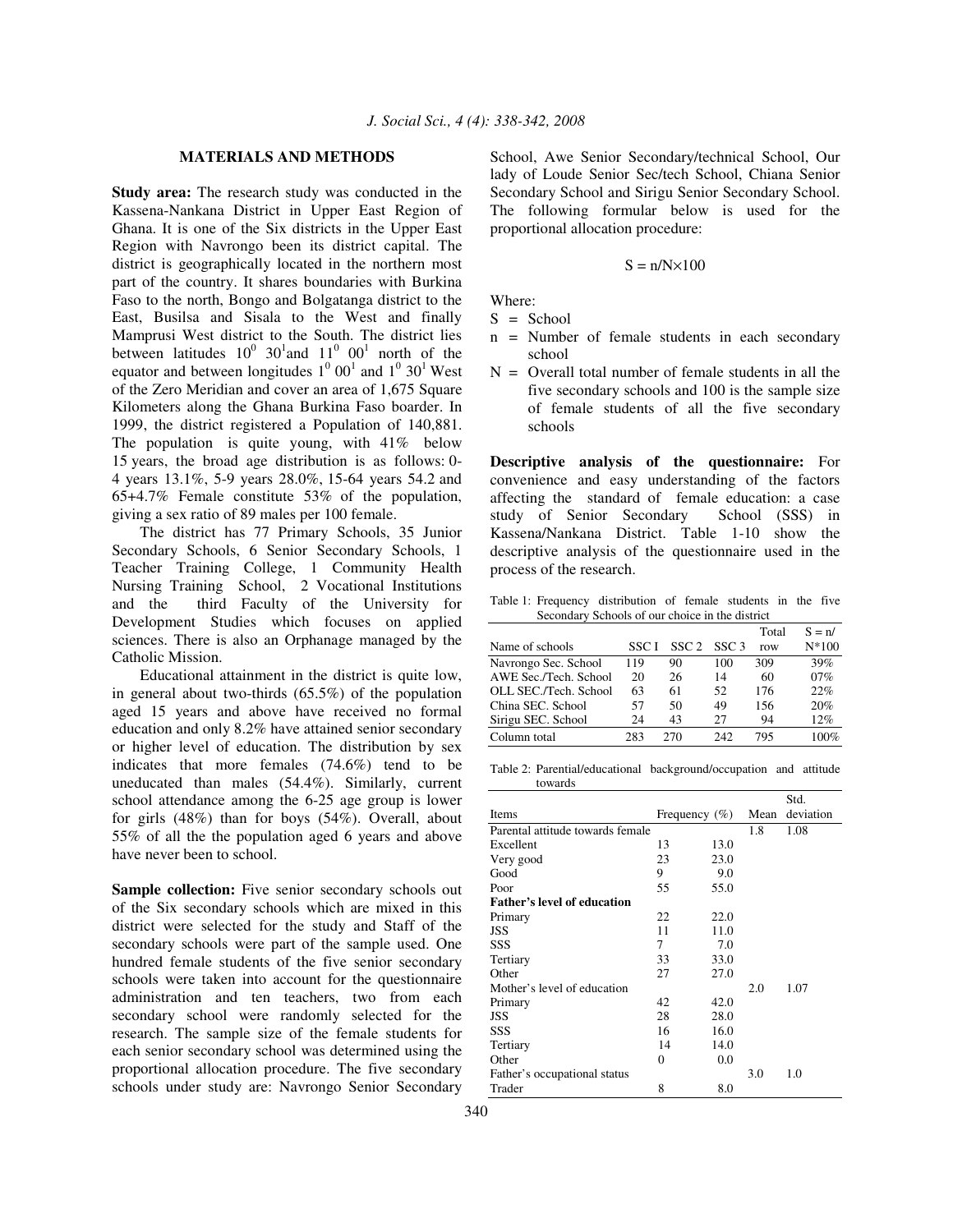| Table 2: Continued           |    |      |     |      |
|------------------------------|----|------|-----|------|
| Farmer                       | 24 | 24.0 |     |      |
| Government worker            | 25 | 25.0 |     |      |
| Other                        | 43 | 43.0 |     |      |
| Mother's occupational status |    |      | 3.0 | 1.00 |
| Trader                       | 40 | 40.0 |     |      |
| Farmer                       | 18 | 18.0 |     |      |
| Government worker            | 11 | 11.0 |     |      |
| Other                        | 31 | 31.0 |     |      |

Table 3: Residentialsstatus and distance of students from home to school

| <b>Items</b>                           | Frequency | (%)   | Mean | Std.<br>deviation |
|----------------------------------------|-----------|-------|------|-------------------|
| <b>Residential status of students</b>  |           |       |      |                   |
| Day                                    | 55        | 55.0  |      |                   |
| <b>Boarder</b>                         | 45        | 45.0  |      |                   |
| Distance of students' home from School |           |       |      |                   |
| Very far                               | 47        | 47.0  | 2.2  | 1.25              |
| Moderately far                         | 11        | 11.0  |      |                   |
| Far                                    | 19        | 19.0  |      |                   |
| Not far                                | 23        | 23.0  |      |                   |
| Total                                  | 100       | 100.0 |      |                   |

#### Table 4: Factors affecting female education most

|                       |           |       |      | Std.      |
|-----------------------|-----------|-------|------|-----------|
| Items/Factors.        | Frequency | (%)   | Mean | deviation |
| Poverty               | 43        | 43.0  |      |           |
| Lack of parental care | 4         | 4.0   |      |           |
| Work load at home     | 14        | 14.0  |      |           |
| Lack of teachers      | 33        | 33.0  |      |           |
| Lack of textbooks     | 6         | 6.0   |      |           |
| Total                 | 100       | 100.0 | 26   | 147       |

Table 5: What should be done by the government to improve the education of students in the region of our choice

| Items/things                         | Frequency $(\% )$ |       | Mean SD |  |
|--------------------------------------|-------------------|-------|---------|--|
| Provision of more qualified teachers | 33                | 33.0  |         |  |
| Provision of more text books         |                   | 7.0   |         |  |
| Well-equipped libraries              |                   | 2.0   |         |  |
| Scholarship for female               | 58                | 58.0  |         |  |
| students in SSS                      |                   |       |         |  |
| Total                                | 100               | 100.0 |         |  |

Table 6: Things teachers want government to do to improve female education in the district

| Responses                      | Frequency | (%)   | Mean | -SD |
|--------------------------------|-----------|-------|------|-----|
| Campaign for female education  |           | 30.0  |      |     |
| Provision of more trained      |           | 10.0  |      |     |
| Incentives for female students |           | 60.0  |      |     |
| Total                          | 10        | 100.0 |      |     |

# **RESULTS AND DISCUSSION**

The results of the study are tabulated as shown in Table 1-10. The focus is mainly on the examination of the factors affecting the standard of female education in senior secondary schools in Kassena/Nankana district in Ghana. The parameters/factors used on our case study of the subject matter are highlight in terms of the frequency, percentages, with the mean and standard deviation.

Table 7: Major factors affecting female education in the district

| Table 7. Major factors affecting female concation in the district<br>Factors | Frequency | (%)  | Mean | SD |
|------------------------------------------------------------------------------|-----------|------|------|----|
| Teenage pregnancy                                                            |           | 10.0 |      |    |
| Work load at home                                                            |           | 10.0 |      |    |
| Lack of parental care                                                        | 3         | 30.0 |      |    |
| Poverty                                                                      |           | 40.0 |      |    |
| Negative attitude of teachers                                                |           | 10.0 |      |    |
| towards female student                                                       |           |      |      |    |
| Total                                                                        | 10        |      | 33   |    |

Table 8: Factors that accounts for the low standard of education

| Factors                            | Frequency | (%)  | Mean | <b>SD</b> |
|------------------------------------|-----------|------|------|-----------|
| Poverty                            |           | 20.0 |      |           |
| Lack of Parental care              |           | 10.0 |      |           |
| Female are not serious at school   |           | 40.0 |      |           |
| Poor campaign for female education |           | 10.0 |      |           |
| Ignorance of Parents               |           | 20.0 |      |           |
| Total                              | 10        | ഥറ റ |      |           |

Table 9: Teachers assessment of the activities of girl-child education in the district

| Assessment  | Frequency | $(\%)$ | Mean | SD   |
|-------------|-----------|--------|------|------|
| Very active |           | 20.0   |      |      |
| Active      |           | 30.0   |      |      |
| Dormant     |           | 30.0   |      |      |
| Poor        |           | 20.0   |      |      |
| Total       | 10        | 100.0  | 2.30 | 0.82 |

Table 10: Teachers assessment of female students performance in their various schools

| Performance   | Frequency | $(\%)$ | Mean | SD   |
|---------------|-----------|--------|------|------|
| Excellent     |           | 10.0   |      |      |
| Very good     |           | 20.0   |      |      |
| Good          |           | 10.0   |      |      |
| Average       |           | 40.0   |      |      |
| Below average |           | 20.0   |      |      |
| Total         | 10        | 100.0  | 3.90 | 0.74 |

### **CONCLUSION**

The study examined the factors affecting the standard of female education: A case study of senior secondary schools in the Kassena-Nankana district. The study revealed that, distance of students' home from school, residential status, parents' attitude/concern towards female students, parents' level of education, parents occupation status, poverty, lack of qualified teachers, lack of scholarship for female students, lack of parental care and the activities of the girl-child education in the district are the main factors threatening the education of females in the district.

Many of the secondary schools in the district are day schools, thus most students stay with their parents or rent rooms in town while attending school. This does not create a good atmosphere for them to learn effectively and hence the poor performance in examinations. Schools such as China Secondary